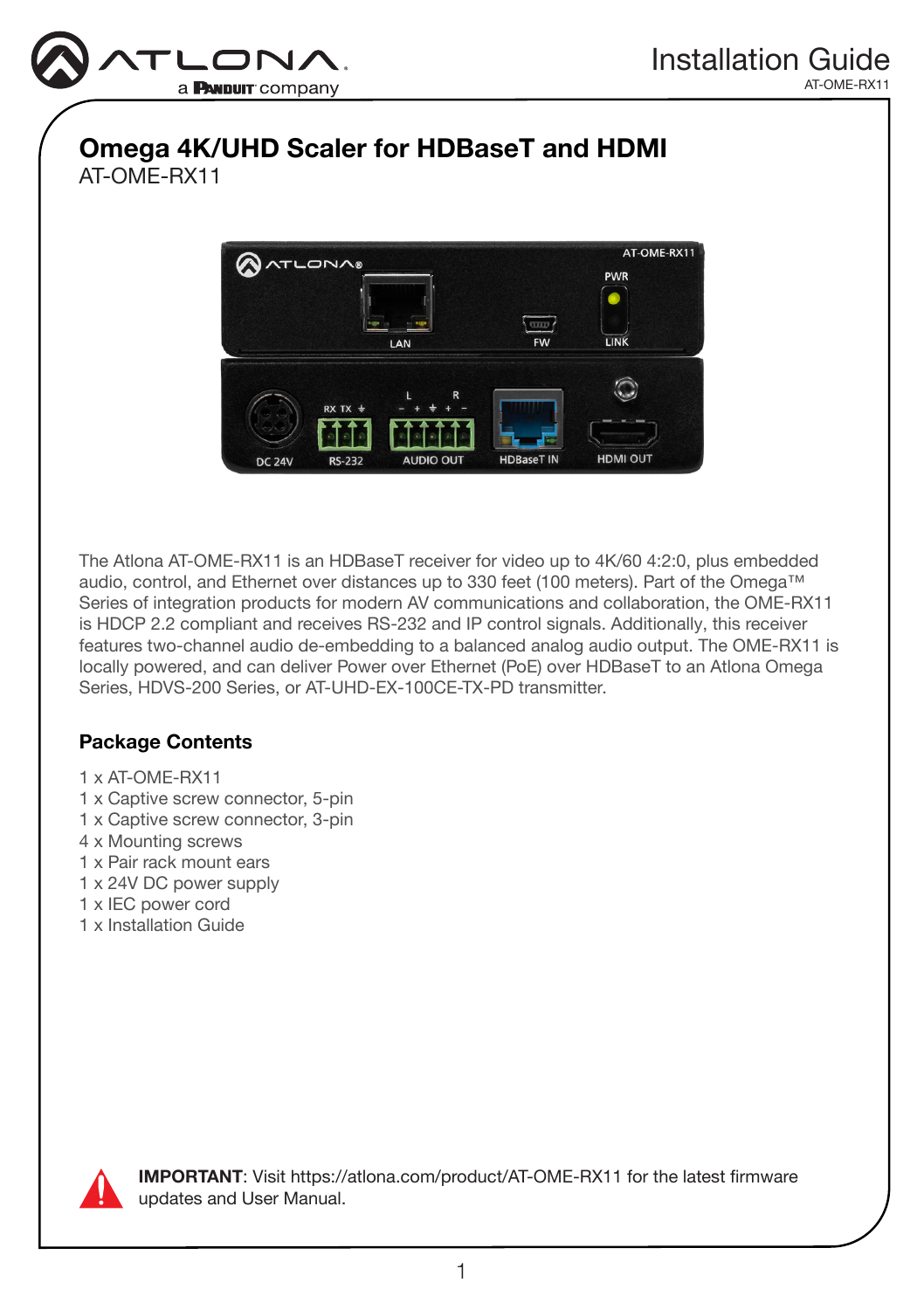

AT-OME-RX11



#### 1 LAN

Connect an Ethernet cable to this port to pass Ethernet to a local device from a transmitter or from a local network switch to a compatible transmitter.

#### 2 FW

Connect to a computer using a mini USB to USB A cable (not included).

### 3 PWR LED

Illuminates green when receiving power.

### 4 LINK LED

Illuminates yellow when receiving signal from the HDBaseT input port.

### 5 DC 24V

Connect the included DC 24V power supply to this port.

#### 6 RS-232

Bi-directional port for pass through display control from/to a compatible transmitter.

#### 7 AUDIO OUT

Connect to an audio DSP, amplifier, or other audio distribution devices.

# 8 HDBaseT OUT

Connect a compatible HDBaseT transmitter to this port.

#### 9 HDMI IN

Connect an HDMI cable from here to an HDMI source.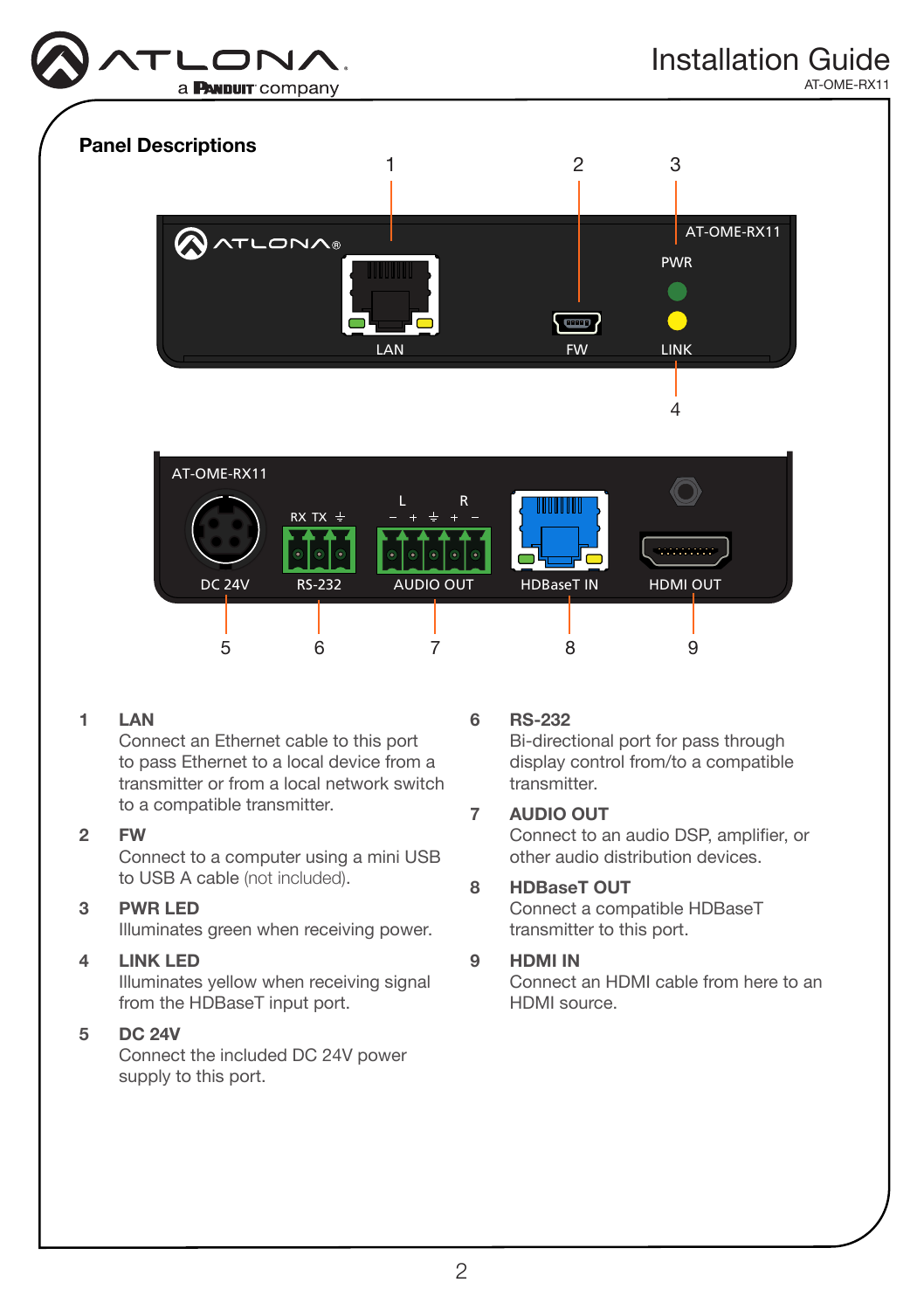

# RS-232

A 3-pin captive screw connector has been included for RS-232.







Pin out will be determined by the RS-232 cable and connect as RX (receive), TX (transmit) and  $\frac{1}{n}$ (Ground).

# Audio

Deembeds audio and sends to a connected audio DSP, amplifier, or other audio distribution devices.





Use a jumper between the negative and ground pins when using an unbalanced connection.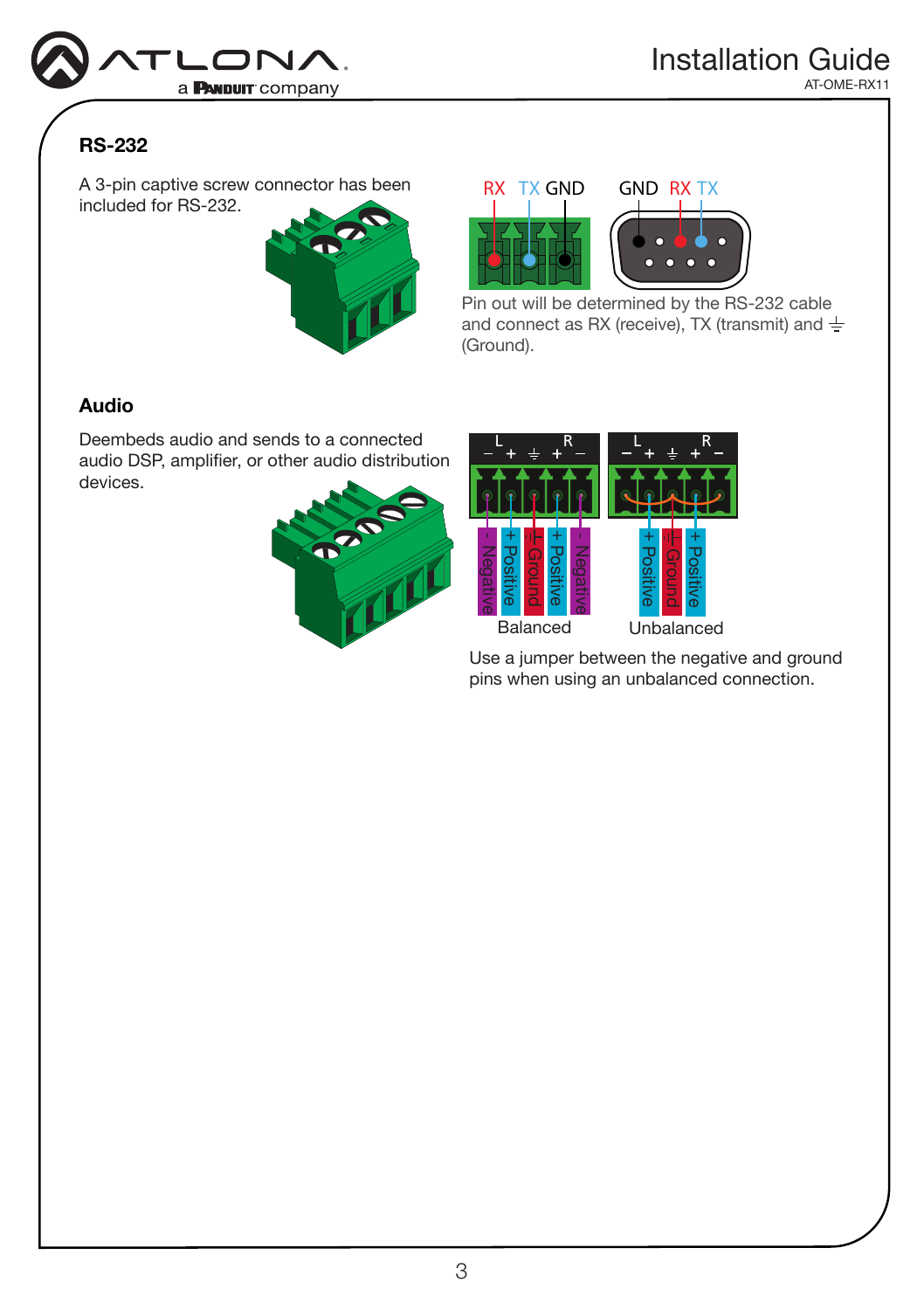

# Mounting Instructions

The AT-OME-RX11 includes two mounting brackets and four mounting screws, which can be used to attach the units to any flat surface.

- 1. Remove the top 2 case screws on the side of the unit.
- 2. Align the mounting brackets to the side of the units.
- 3. Use the previously removed case screws to secure the mounting bracket to the enclosure.
- 4. Repeat the steps for the other side of the unit.



5. Mount the unit using the oval-shaped holes, on each mounting bracket. If using a drywall surface, a #6 drywall screw is recommended.



NOTE: Mounting brackets can also be inverted to mount the unit under a table or other flat surface.

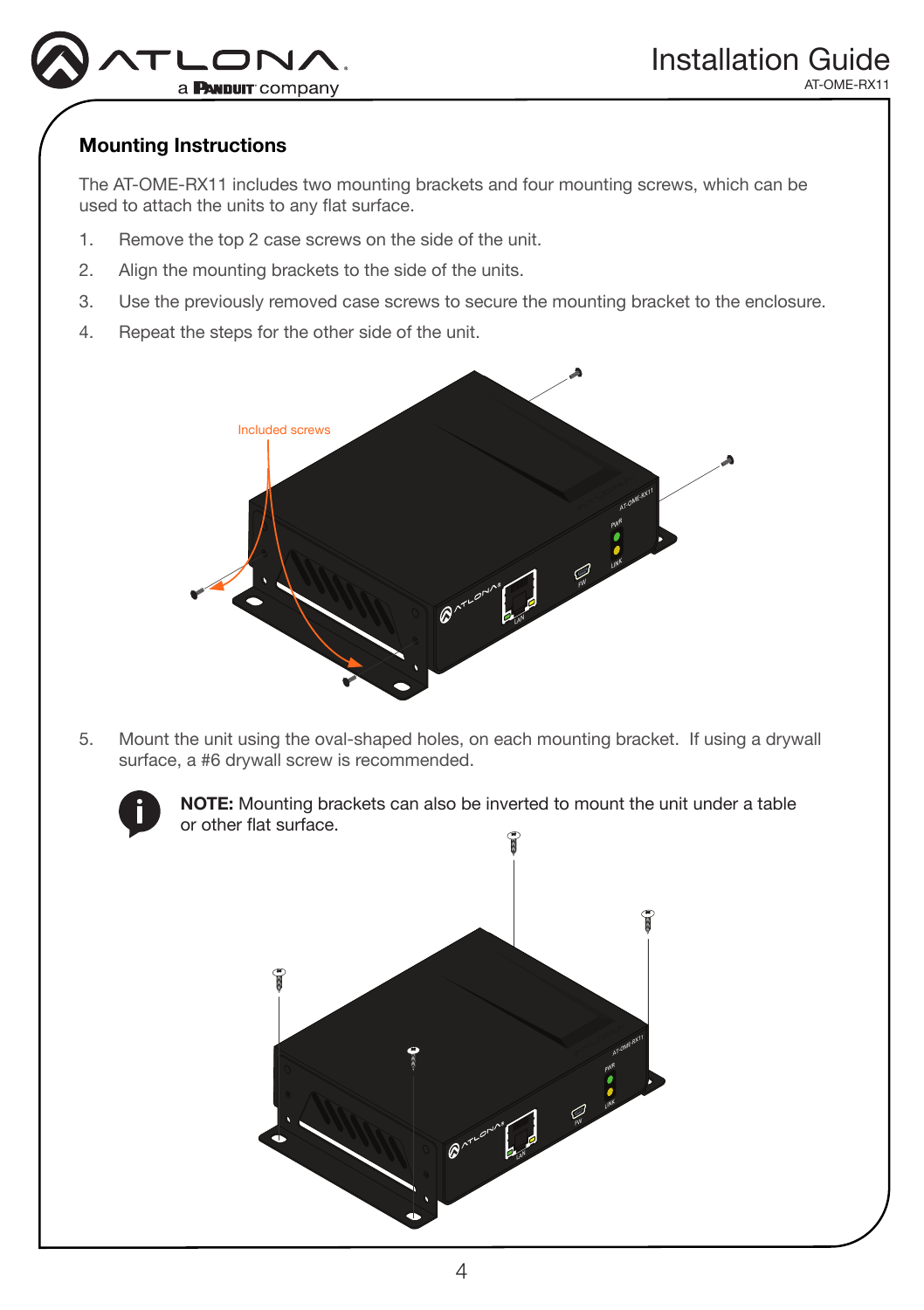

### Cable Recommendation Guidelines

Refer to the tables below for recommended cabling when using Altona products with HDBaseT. The green bars indicate the signal quality when using each type of cable. Higher-quality signals are represented by more bars.

| Core                     | Shielding        | CAT <sub>5e</sub> | CAT <sub>6</sub> | CAT <sub>6a</sub> | CAT7 |
|--------------------------|------------------|-------------------|------------------|-------------------|------|
| Solid                    | UTP (unshielded) |                   |                  |                   | N/A  |
|                          | STP (shielded)   |                   |                  |                   |      |
| Performance Rating (MHz) |                  | 350               | 500              | 600               | 800  |



IMPORTANT: Stranded or patch cables are not recommended due to performance issues.

| Cable <sup>'</sup>  | Max. Distance $@$ 4K  | Max. Distance @ 1080p |
|---------------------|-----------------------|-----------------------|
| CAT5e               | 295 feet (90 meters)  | 330 feet (100 meters) |
| CAT6 / CAT6a / CAT7 | 330 feet (100 meters) | 330 feet (100 meters) |

Use of a TIA/EIA 568B termination is recommended for optimal performance.



# Installation

- 1. Connect a compatible HDBaseT transmitter (e.g. AT-OME-ST31 or AT-OME-EX-TX) to the HDBaseT input port using a category cable.
- 2. Connect an HDMI cable from the output port to an HDMI display.
- 3. \*Optional\* Connect the 2CH analog AUDIO OUT port to a DSP, or audio amplifier.
- 4. \*Optional\* Connect to the 3-pin captive screw RS-232 port to control the display or send commands back to the compatible transmitter over HDBaseT.
- 5. \*Optional\* Connect an Ethernet cable to the LAN port to pass or receive Ethernet. This can be connected to a display if receiving Ethernet from a compatible transmitter or to a network switch if sending Ethernet to a compatible transmitter.
- 6. Connect the included DC 24V power supply to the power port.
- 7. Connect the included IEC power cord from the power supply to a compatible power outlet.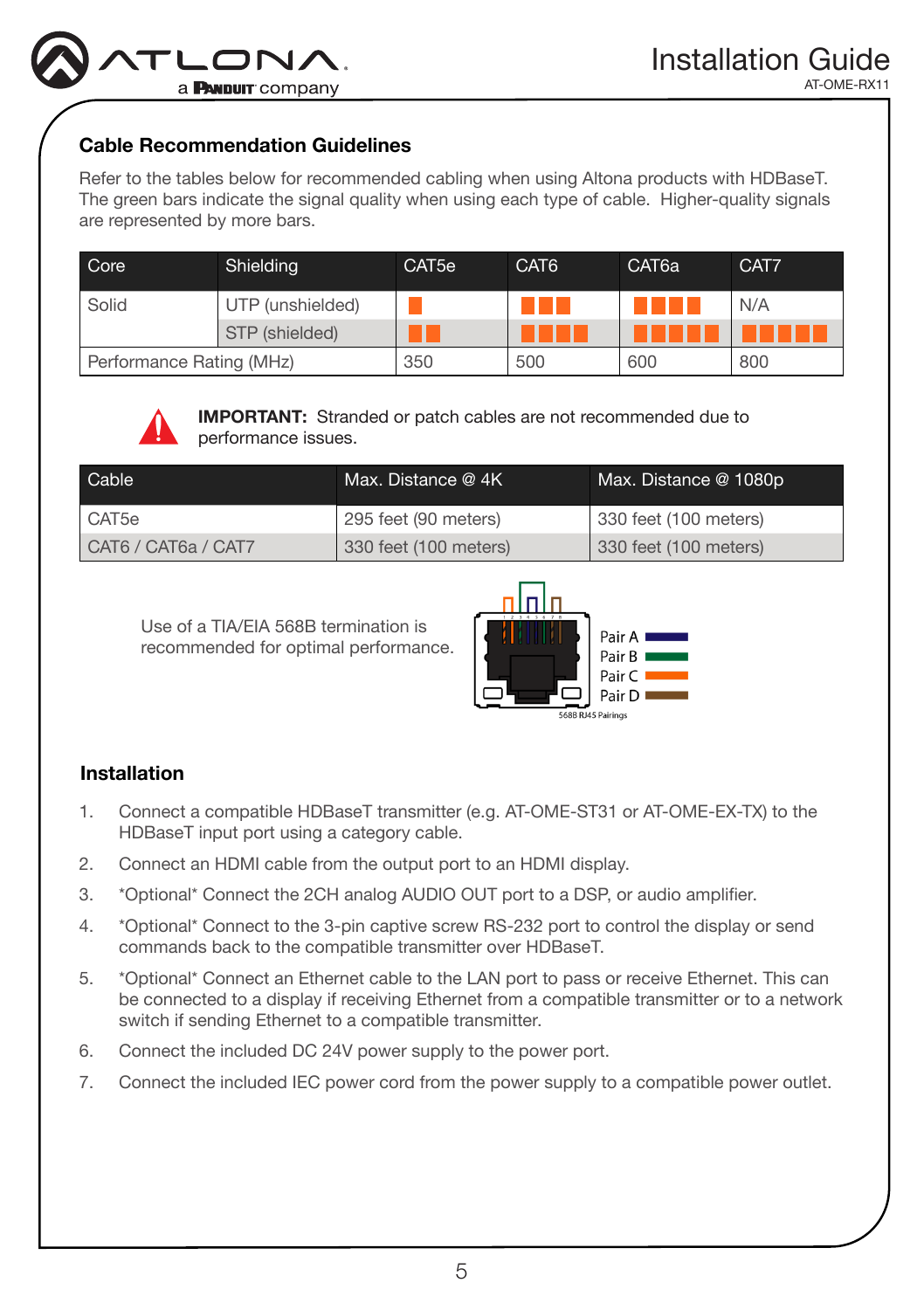

# Updating the Firmware

Requirements:

- AT-OME-RX11
- Firmware file
- Computer running Windows
- USB-A to USB mini-B cable



NOTE: The update process can take up to five minutes to complete.

- 1. Disconnect power from the AT-OME-RX11.
- 2. Connect a USB-A to USB mini-B cable between the PC and the FW port on the AT-OME-RX11.
- 3. Connect the included power supply to the AT-OME-RX11.
- 4. The USB UPDATE folder will be displayed. If this folder is not displayed, automatically, select the USB UPDATE drive from Windows Explorer.

| $\blacksquare \vdash \triangleright \blacksquare \triangleright \blacksquare$<br>USB UPDATE (E:)<br>Drive Tools                                    | Documents<br>>                                 |
|----------------------------------------------------------------------------------------------------------------------------------------------------|------------------------------------------------|
| Share<br>View<br>Manage<br>File<br>Home<br>$\implies$ This PC > USB UPDATE (E:)<br>$\uparrow$<br>$\leftarrow$<br>$\longrightarrow$<br>$\checkmark$ | Downloads                                      |
| $\angle$ $\triangle$ Documents<br>$\cap$ $\Box$ Name<br>Date modified<br>> Downloads<br>This folder is empty<br>$>$ $\Delta$ Music                 | Music                                          |
| $>$ $\equiv$ Pictures<br>$> 4$ Videos<br>$\rightarrow \frac{\alpha}{2}$ OS (C:)                                                                    | <b>Pictures</b>                                |
| > = Samsung_T3 (D:)<br>$\angle$ = USB UPDATE (E)<br>> = public (\\10.0.1.69) (Z:)                                                                  | <b>Videos</b>                                  |
| $\vee$ = Samsung_T3 (D:)<br>.boxsync                                                                                                               | $\frac{d\mathbf{r}}{d\mathbf{r}}$ OS (C:)<br>5 |
| <b>Box Sync</b><br>$\angle$ = USB UPDATE (E)<br>Network                                                                                            | Samsung_T3 (D:)<br>⋋                           |
| 0 items                                                                                                                                            | $\Box$ USB UPDATE (E:)                         |
| 0 items (Disk free space: 1.93 MB)                                                                                                                 | public (\\10.0.1.69) (Z:)<br>≻                 |
|                                                                                                                                                    |                                                |

- 5. Delete all files from the USB UPDATE drive, if any are present.
- 6. Drag-and-drop the firmware file to the drive.
- 7. The PWR LED indicator, on the front panel, will flash green while the AT-OME-RX11 is being updated. Do not disconnect the USB cable during the update process. When the PWR LED stops flashing and is solid green, the update process will be complete.
- 8. Disconnect the USB cable from the AT-OME-RX11.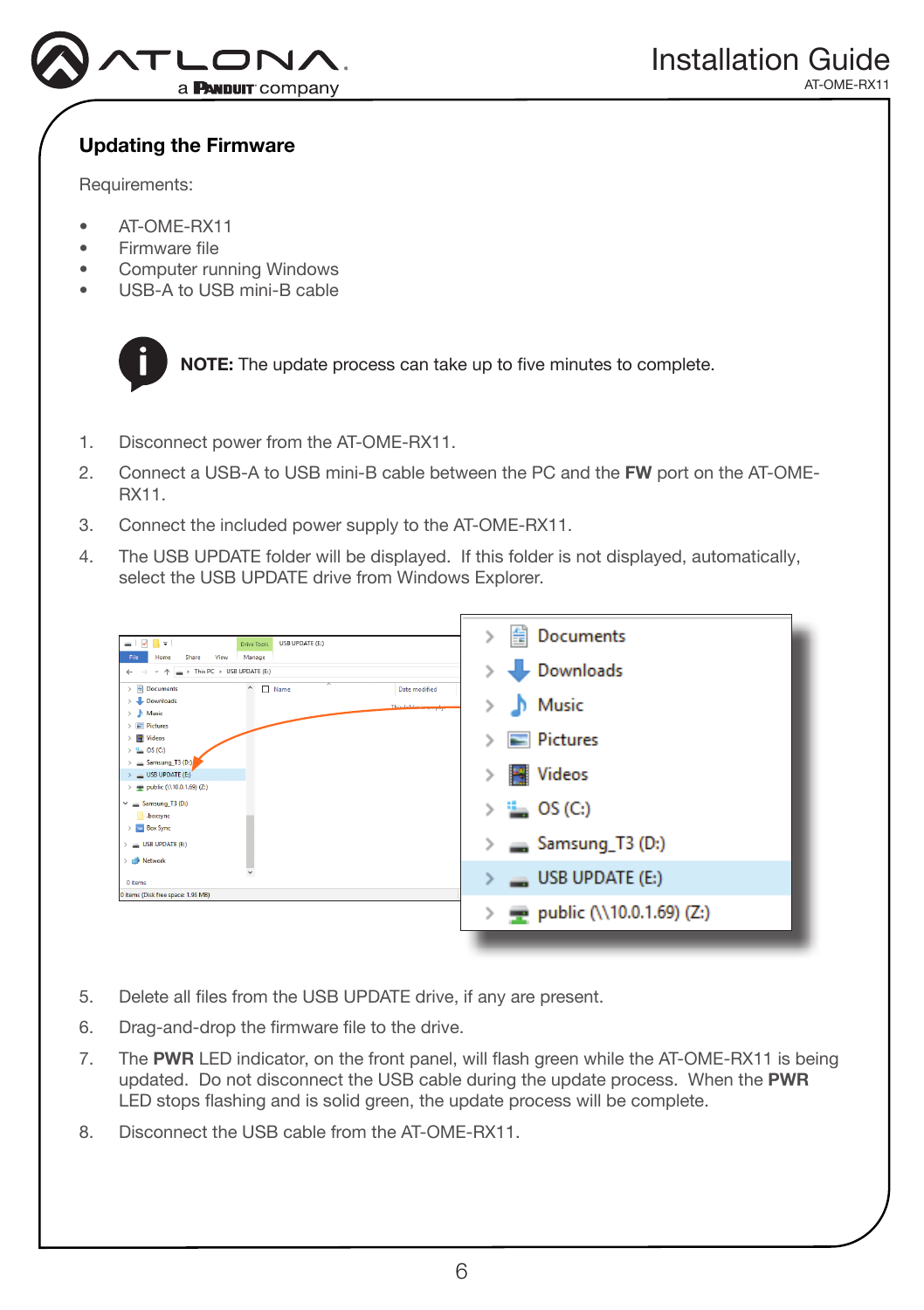

Notes